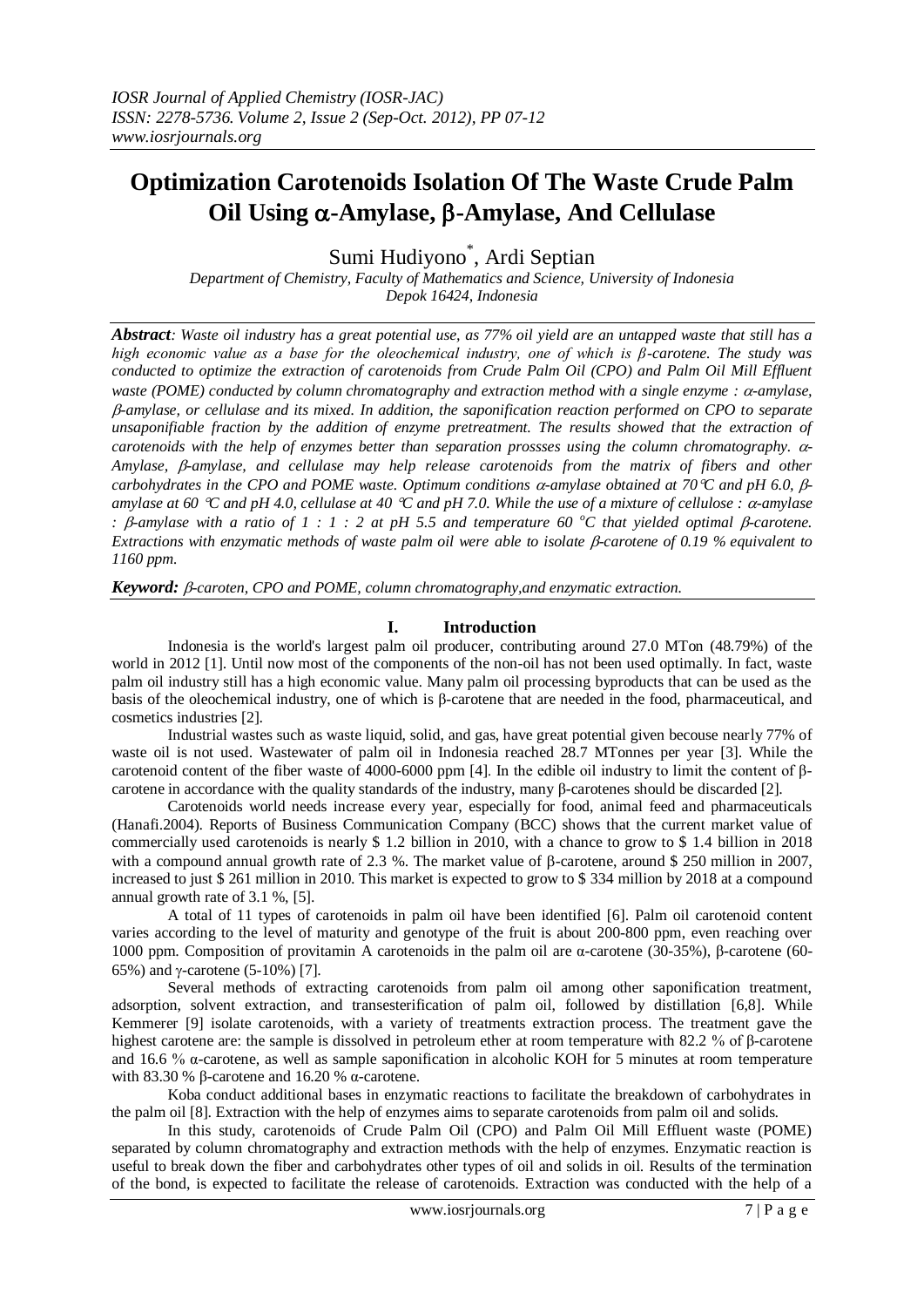*Optimization Carotenoids Isolation Of The Waste Crude Palm Oil Using -Amylase, -Amylase*

single enzyme of  $\alpha$ -amylase,  $\beta$ -amylase, cellulase or its enzyme mixture to break the fiber and starch polysaccharides. In addition, the saponification reaction performed on CPO to separate saponification fraction by the addition of enzyme pretreatment. The addition of complement activator serves to enzyme structure tooptimized its activities. The addition of enzyme and  $Mn^{2+}$  can improve increasing the yield of carotenoids extracted [10].

# **II. Materials And Methods**

## **2.1. Materials**

Materials used include:  $\beta$ -carotene pa (Merck), silica gel 43 μm (Merck), CMC (Merck) and DNS (dinitrosalicyle acid) from SIGMA. Ethanol 95 %, petroleum ether, and n-hexane (Brata Chem).  $\alpha$ -Amylase enzyme,  $\beta$ -amylase and cellulase obtained from the distributor rough enzymes for Bioethanol Company. CPO and solid waste samples POME obtained from PTPN VIII Bandung, Indonesia.

## **2.2. Determination of optimum conditions for enzymatic reactions**

2.2.1. Determination of amylase and cellulase activity solution

Amylase activity was determined by hydrolysis activity of amylose, while cellulase activity was tested with samples of CMC at pH 3-8 using acetate or ammonium buffer. The solution was incubated at 10-90  $^{\circ}$ C temperature variation. The reaction was stopped by adding DNS reagent, and heated for 30 minutes. Cold solution was measured with a spectrophotometer Vis absorbance at  $\lambda = 540$  nm.

## 2.2.2. Calculation of Enzyme Activity and specific activity.

One unit of enzyme activity is expressed as the amount of enzyme that produces 1 μmol of reaction substrate (glucose) in 1 min,  $(U / mL)$ . Specific Enzyme Activity (U/mg) was obtained by determining the enzyme protein content using the method of Lowry [11].

### 2.2.3. Determination of optimum reaction conditions

Determination of pH optimum performed at 30  $^{\circ}$ C with varying pH 3-8. Determination of optimum temperature variation is done by  $20-90\degree C$  at the optimum pH of each enzyme.

#### **2.3. Determination of Levels of Carotenoids from Palm Oil Samples**

#### 2.3.1. Sample Preparation CPO and Waste POME

POME waste prior to use first screening performed to separate the fiber with oil. Furthermore, the fiber in the form of solids loaded and ready for use.

## 2.3.2. Separation of carotenoids by column chromatography

a. Crude Palm Oil Extraction.

Palm oil is extracted with n-hexane using a funnel with a ratio of 1 : 0.6. The extraction is distilled to produce distillate of palm oil. To obtain oil from POME used the same procedure as CPO.

#### b. Extraction using column chromatography.

Silica gel in the column was saturated by n-hexane. Mobile phase (eluent) used were n-hexane, ethanol 95%, petroleum ether, or combinations thereof. Eluate fractions were collected respectively by 25 mL. Carotenoids contained from each fraction was measured by Visible Spectrophotometer at  $\lambda = 443$  nm

Comparison of weight of extracted oil : silica gel varied as follows: 1 : 4, 1 : 5, and 1 : 6, was 2.50 g : 10 g, 2.00 g : 10 g, and 1.67 g : 10 g.

## **2.4. Separation Methods of Carotenoids by Enzymatic Reactions**

2.4.1. Separation of Carotenoids by a single enzyme

The method used is the modified method of Cinar. Up to 20 grams of sample added to 40 mL acetate buffer solution with pH variation (adjusted to pH optimum enzyme). Samples were inserted into the Erlenmeyer and add as much as 1 mL enzyme. Each sample was added 0.90 mL of 150 mM MnSO4 solution (1 : 30 v/v). Then, samples were incubated with a shaker for 90 minutes. Furthermore, samples were filtered using a Buchner funnel with Whatman paper no. 1. Fluid containing water filtering results is discarded. Oil residue washed with 95 % ethanol solution of 50 mL. Residues in the form of carotenoids extracted further with 2 x 10 mL n-hexane. Determined the levels of carotenoids extracted as  $\beta$ -carotene.

2.4.2. Separation of Carotenoids by a single enzyme and saponification treatment

The same treatment was used as in the use of a single enzyme. The difference when mixed shaker, add by 5.0 mL of 3.0 M alcoholic KOH solution for saponification reaction during 30 minutes. Subsequently, the solution was neutralized prior to the screening.

2.4.3. Separation of Carotenoids with a combination of Enzymes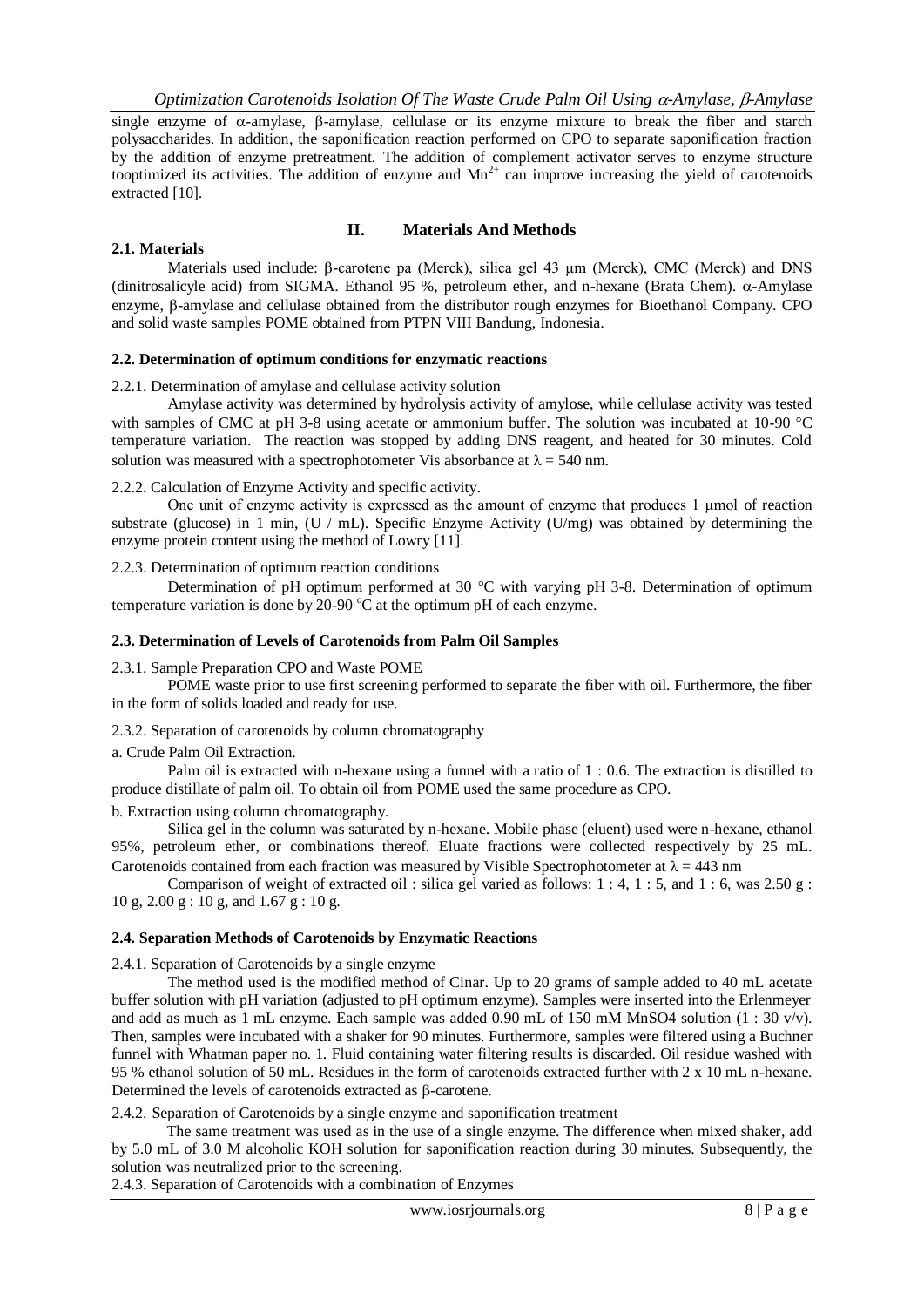The same treatment as the addition of a single enzyme, the difference is an enzyme that is used is a combination of  $\alpha$ -amylase :  $\beta$ -amylase : cellulose, respectively  $(1 : 1 : 1)$ ,  $(1 : 1 : 2)$ ,  $(1 : 2 : 1)$ ,  $(2 : 1 : 1)$  and the variation in temperature of 40 °C, 50 °C, 60 °C.

# **III. RESULTS and DISCUSSION**

# **3.1. Determination of optimal conditions for enzymatic reactions**

3.1.1. Determination of enzyme activity

The results showed that the enzyme activity unit used is:  $\alpha$ -amylase (1.882 units/mL),  $\beta$ -amylase  $(3.271 \text{ units/mL})$ , and cellulase  $(0.136 \text{ units/mL})$ , with a specific activity of 0.139 units/mg ( $\alpha$ -amylase), 0.049 units/mg ( $\beta$ -amylase), and 0.426 units/mg (cellulase).

3.1.2. Determination of Optimum Conditions Enzymes

pH optimum results shown in Figure 1, the pH optimum cellulase obtained is 7.0,  $\alpha$ -amylase at 6.0, and the 6-amylase at pH 4.0. While the optimum temperature,  $\alpha$ -amylase at 70 °C, 6-amylase at 60 °C, and at 40 C cellulases.



Figure 1. Optimum enzymatic condition (pH and temperature) for  $\alpha$ -Amilase,  $\beta$ -Amilase, and Cellulase.

Based on theresults of the optimizationis done then the optimal conditions of enzymes used are summarized in Table 1. Compared with other researchs, shows that the optimum conditions obtained almost the same.

| Enzym             | The results |             | The research results of<br>other researchers |                   | Extraction of $\beta$ -carotene |    |
|-------------------|-------------|-------------|----------------------------------------------|-------------------|---------------------------------|----|
|                   | pΗ          | $C^{\circ}$ | рH                                           | $T'^o$ $C^o$      | рH                              |    |
| $\alpha$ -Amylase | 6.0         | 70          | $5,5-5,6^a$                                  | $80 - 90^{\circ}$ |                                 | 50 |
| <b>B-Amylase</b>  | 4.0         | 60          | $4.1 - 4.3^{\circ}$                          | $60 - 62^a$       |                                 | 30 |
| Cellulase         |             | 40          | $5.85^{\circ}$                               | $40^{\circ}$      |                                 | 30 |

Table 1. The results of pH and temperature optimization of enzymatic reactions and the extraction of B-carotene.

Notes: a. Hamdani research, and b. Styani research.

# **3.1. Sample Extraction of Carotenoids from CPO.**

Carotenoid levels of CPO conducted as a preliminary test before the waste solids of palm oil. In addition, preliminary tests are also conducted to compare the column chromatography method with the method of enzymatic reactions, a known method that can produce the highest levels of carotenoids. Carotenoid concentrations expressed as  $\beta$ -carotene concentration.

3.1.1. Extraction of carotenoids by column chromatography

a. Carotenoids extracted with a single eluent.

The solvent extraction carotenoid results are shown in Figure 2a. It appears that the solvent n-hexane to extract the oil component of more than 95 % ethanol and petroleum ether. This suggests that the more carotenoid isolated from the oil component. The disadvantage was many other components extracted by the solvent, it means that n-hexane be less selective. To overcome this, the next treatment is the separation by column chromatography with a suitable eluent.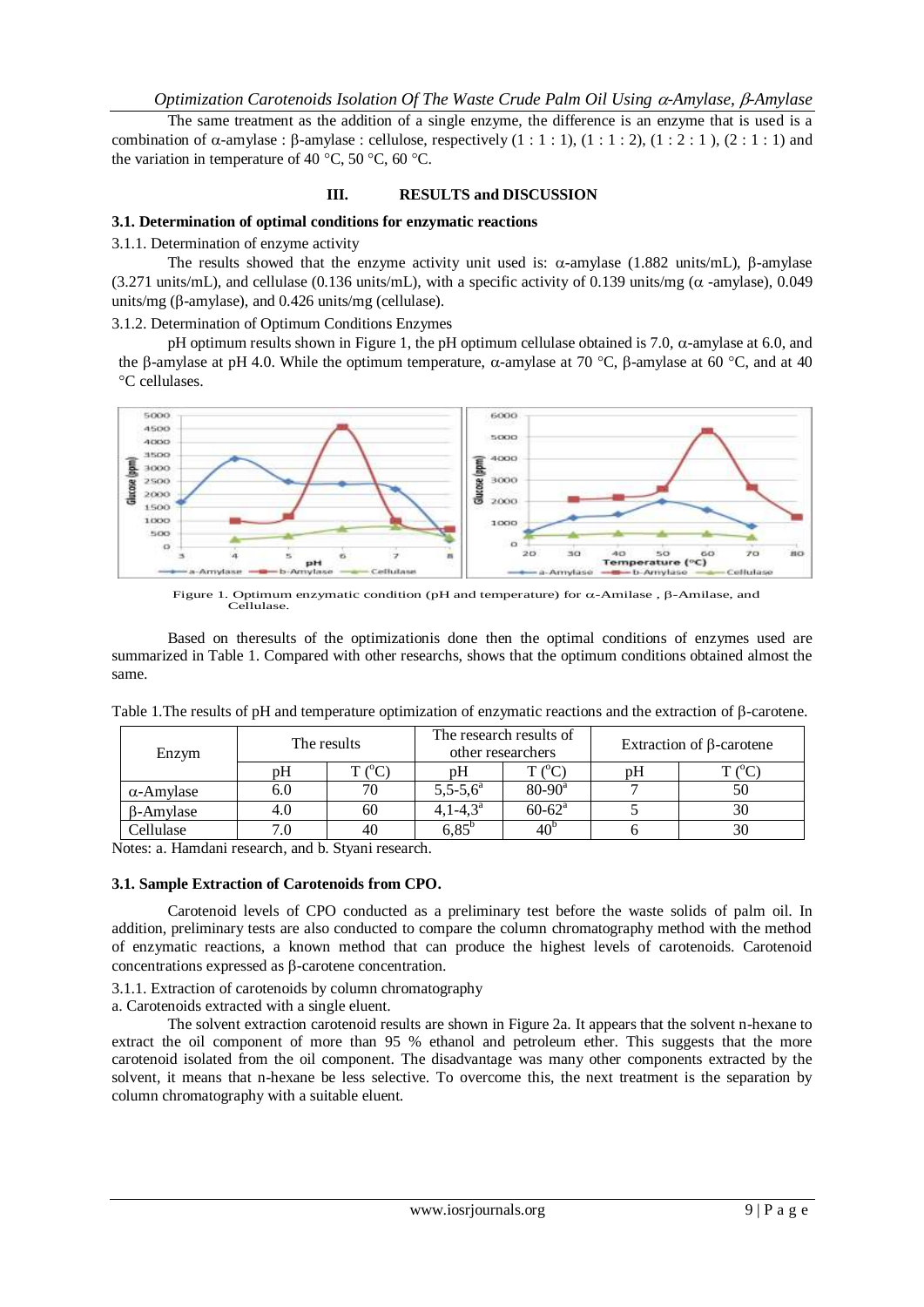

Figure 2. Carotenoid extraction yield using (a) singgle organic eluen, (b) mix of 2 organic eluent (v:v). H (n-hexane), E (ethanol 95%), PE (petrolium ether)

b. Extraction with the eluent mixture.

The determination of the exact composition of the eluent for the separation of carotenoids performed using eluent mixture. Eluent mixture tested include: n-hexane : ethanol 95 % (1 : 1), ethanol 95 %, and ethanol 95 % 95 %: petroleum ether (1 : 1). The results can be seen in Figure 2b. The composition of n-hexane : ethanol 95 % (1 : 1) separated the carotenoids with higher concentrations of eluents compared others.

Further determination of the composition of the sample : silikagel that can produce the highest concentration of carotenoids extracted. In practice, made the comparison sample : silikagel with variation (1 : 4),  $(1:5)$ , and  $(1:6)$ . Elution with n-hexane : ethanol 95 %  $(1:1)$ . The results can be seen in Figure 3.



Figure 3. Ratio of gel silica : sample (w:w). (a) 1:4, (b) 1:5, and (c) 1:6.

Based on Figure 3, note that the highest concentration of carotenoids produced by the comparison sample: silikagel  $(1 : 5)$  in the fraction-6. This suggests that the small sample size ratio, more carotenoid compounds retained by silikagel. While the ratio of the number of samples is higher, silikagel too saturated by the sample thus inhibiting carotenoid distribution by eluent. This causes the small amount of carotenoids that can be separated.

3.1.1. Carotenoid extraction with the help of Enzymatic Reactions

a. Carotenoid extraction with the help of a single enzyme.

The results of the analysis of carotenoid extract from enzymatic reactions with the help of a single enzyme:  $\alpha$ -amylase,  $\beta$ -amylase, or cellulose against palm oil can be seen in Figure 4.

Based on Figure 4, the highest carotenoid levels obtained with the help of  $\alpha$ -amylase enzyme at pH 7.0, temperature 50 °C and  $\beta$ -amylase at pH 5.0, temperature 30 °C and cellulase at pH 6.0 and temperature 30 °C. In comparison, there was a slight shift in pH and temperature of the enzyme optimum pH and temperature to produce the highest concentration of carotenoids. Summary of optimization  $\beta$ -carotene extraction is shown in Table 1. The shift in pH and temperature optimum extraction of carotenoids can be seen in Figure 5.

Based on Figure 5, seen that the change of pH optimum gave the highest carotenoid. This is due to the fiber content of the matrix and other carbohydrates that can be broken down by the enzyme cellulase,  $\alpha$ amylase, and  $\beta$ -amylase.

In the graph of temperature (Figure 5b), so the temperature of the extraction to get the highest carotenoids are always lower than the optimum temperature of the enzyme. It is related to the stability of carotenoid. The difference in optimum temperature and optimum extraction of cellulase is not too big, for cellulase optimum temperature (40  $^{\circ}$ C) is not too far from carotenoids stable temperature around room temperature. While the  $\alpha$ -amylase and  $\beta$ -amylase, the enzyme optimum temperature of both the 60 °C and 70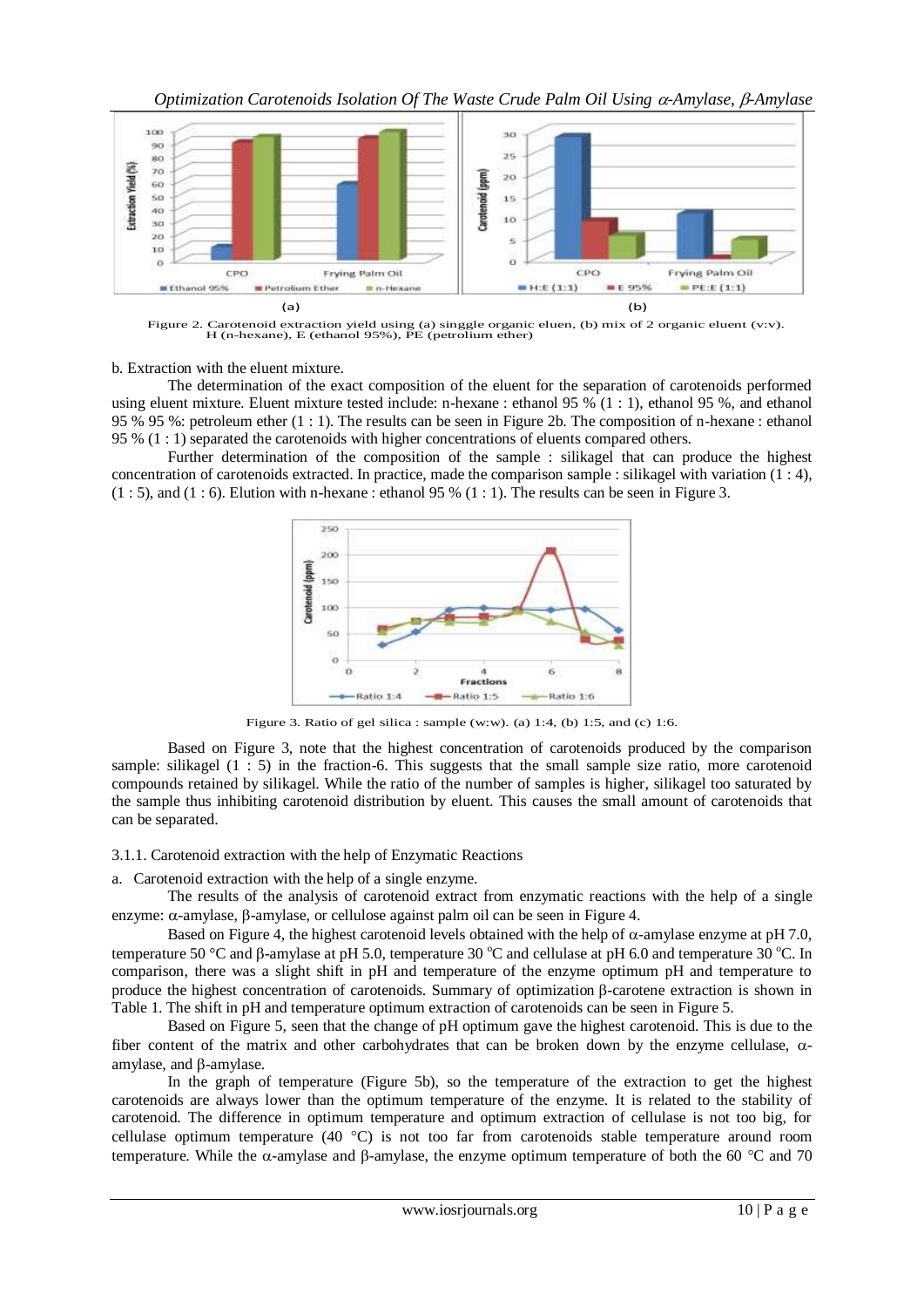<sup>o</sup>C, higher with temperature stabilized carotenoids. So the double bond in the carotenoid compound is not stable at this temperature and may be damaged.



Figure 4. Optimum conditions (pH and temperature) carotenoids extraction in CPO using  $\alpha$ -amylase (pH 7.0, 50  $\rm^{\circ}C$ );  $\beta$ -amylase (pH 5.0, 30  $\rm^{\circ}C$ ), and Cellulase (pH 6.0, 30  $\rm^{\circ}C$ ).



Figure 5**.** Shiftting of enzymes optimum conditions (pH and temperature) on the optimum extraction conditions of High Carotenoid results.

The addition of incubation time also increases the activity of extraction to achieve optimum conditions. Highest carotenoid extracted with the aid of cellulase obtained at the time of 150 minutes,  $\alpha$ -amylase at 90 minutes, and the  $\beta$ -amylase obtained at 60 minutes. Cellulase enzymes had optimum time is longer, followed by  $\alpha$ -amylase, and  $\beta$ -amylase, it is related to the activity of the enzymes used. Cellulase enzyme activity of the small causes the enzyme requires a longer time to break down the cellulose substrate is in the form of palm oil fiber rude. B-amylase enzyme has the greatest activity so it takes less time to break down carbohydrates other than cellulose so that the carotenoids are attached to the carbohydrate matrix can be removed more quickly.

## b. Determination of Carotenoids with a combination of Enzymes.

 $\alpha$ -amylase,  $\beta$ -amylase, and cellulase used have the same goal of breaking the fiber matrix of carotenoids and other carbohydrates. Extraction with a combination of enzymes performed at pH 5.5 is a pH optimum of the three enzymes. The work variations and combinations of these three enzymes incubation temperature variations can be seen in Figure 6.

Based on the diagram combination of enzymes with variations in temperature, concentration of carotenoids tended to increase with increase in temperature (Figure 6a). The highest carotenoid concentrations obtained with the combination of  $\alpha$ -amylase :  $\beta$ -amylase : cellulose with a ratio of 1 : 1 : 2. It can be associated with a temperature optimum enzyme  $\beta$ -amylase and  $\alpha$ -amylase at 60 °C. Extraction of carotenoids used the greater composition cellulose showed the increasing of concentrations. It is also associated with an optimum temperature of each enzyme that generated carotenoid concentrations tend to follow the trend of increases and decreases in temperature during the reaction.

## **3.2. Determination of Levels of Carotenoids from POME Waste**

The addition of enzyme to the CPO sample obtained  $\beta$ -carotene higher than extraction using column chromatography. Thus, for the determination of levels of  $\beta$ -carotene from POME wastewater was conducted by the enzymatic reaction. The enzyme is selected was sellulase enzymes that was espected can release the carotenoid with the highest concentration compared to  $\alpha$ -amylase and the B-amylase.